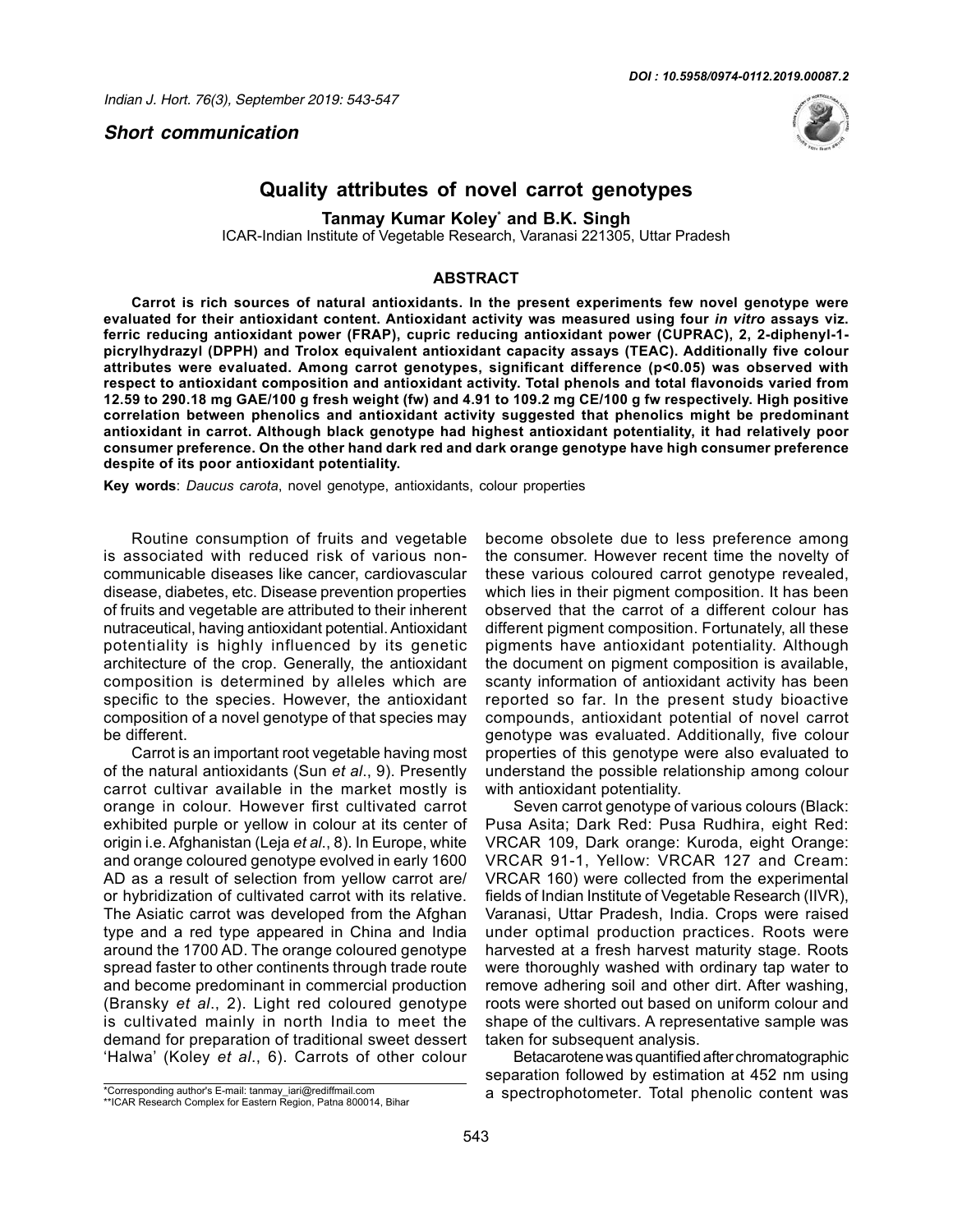estimated using folin ciocalteau reagent (FCR) according to the method followed by Koley *et al.* (6). Results were expressed as mg gallic acid equivalent (GAE/100g). Total flavonoid content was analyzed using aluminium chloride method. The results were expressed as catechin equivalent (mg CE/100 g). Anthocyanin was estimated using pH differential methods followed by Koley *et al.* (6).

Antioxidant activity of the hydrophilic extract was evaluated using four in vitro methods. Reducing power was evaluated using ferric reducing antioxidant power (FRAP) and cupric ion reducing antioxidant capacity (CUPRAC). Free radical scavenging assay was evaluated using DPPH and TEAC methods. These entire assays were carried out accordingly described by Koley *et al.* (6). The core colour of the carrot was determined immediately after harvest. CIELAB parameters were determined using a Colour Tec PCMTM Colourimeter. Additionally, hue and chroma were calculated according to Koley *et al.* (6). Sensory profile of carrot genotype was evaluated by a panel using 5 points hedonic scale.

Values are presented as a mean of three replicates. The results were statistically analyzed by ANOVA. Statistical significance was accepted at a level of 5% level. Due presence of an extreme value, spearman rank correlation was performed among the attributes using SPSS 16 software.

In the present study three major groups of hydrophilic antioxidant and one lipophilic antioxidant was evaluated (Table 1). Phenolics were predominant antioxidant in all genotype. The total phenol content found to vary significantly (p<0.05) among all genotype, ranging from 12.59 to 290.18 mg/100g fwb. Compare to other colour, black carrot genotype has very high phenolic content, which is also reported by Koley *et al.* (6) and Leja *et al.* (8). Among other colour groups, yellow colour genotype has higher total phenol content compare to red, orange and cream coloured genotype. Like phenolics, a similar trend was observed for total flavonoids content. Black carrot genotype showed very high flavonoids content, whereas carrots of other colour have relative much lower flavonoids content. The information on the total flavonoids content of carrot is scanty. Anthocyanin was only detected in black carrot genotype. The total monomeric anthocyanins content of black carrot genotype was 86.5 mg C3G/100g FW. The level of anthocyanins in the present study was within the range as reported various researcher which varied from 1.50 to 350.00 mg C3G/ 100 g fw (Kammerer *et al*., 4; Sun *et al*., 9). Among four major carotenoids, β-carotene is the predominant carotenoid in carrot genotype (Sun *et al*., 9). The β-carotene content in various genotypes ranged between 0 and 4.62 mg/100 g. High β-carotene content was observed for orange coloured genotype, whereas moderate quantity was observed in red coloured genotype. Relatively lower quantity beta carotene was observed in yellow and cream coloured genotype. No β-carotene was detected black coloured genotype. The present result is comparable with earlier published literature (Sun *et al.*, 9).

| Parameter                    | <b>Black</b>        | Dark red           | Light red          | Dark orange         | Light orange       | Yellow              | Cream                |
|------------------------------|---------------------|--------------------|--------------------|---------------------|--------------------|---------------------|----------------------|
| Phenolics (mg GAE/100g)      | 290.18 <sup>a</sup> | $20.42^{\circ}$    | 15.93 <sup>d</sup> | 12.59e              | 14.14 <sup>d</sup> | 30.8 <sup>b</sup>   | $21.94^\circ$        |
| Flavonoids (mg CE/100g)      | 109.2a              | 6.82c              | 4.87 <sup>d</sup>  | 5.49 <sup>d</sup>   | $5.32^{d}$         | 9.45 <sup>b</sup>   | 4.91 <sup>d</sup>    |
| TMA (mg C3G/100g)            | 86.5                | nd                 | nd                 | nd                  | nd                 | nd                  | nd                   |
| $\beta$ -carotene (mg/100 g) | Nd                  | 3.31 <sup>b</sup>  | 2.94 <sup>b</sup>  | 4.62 <sup>a</sup>   | 4.23 <sup>a</sup>  | 0.32c               | 0.09 <sup>c</sup>    |
| TEAC ( $\mu$ mol TE/g)       | 54.31a              | 3.13 <sup>c</sup>  | 2.43 <sup>c</sup>  | 2.15 <sup>d</sup>   | 1.72 <sup>d</sup>  | 5.00 <sup>b</sup>   | 3.97 <sup>bc</sup>   |
| DPPH (µmol TE/g)             | 29.72 <sup>a</sup>  | 1.42 <sup>c</sup>  | 0.79 <sup>d</sup>  | 0.58 <sup>d</sup>   | 0.62 <sup>d</sup>  | 2.81 <sup>b</sup>   | 3.45 <sup>b</sup>    |
| FRAP (µmol TE/g)             | $50.51^{\circ}$     | 1.62 <sup>b</sup>  | 1.04 <sup>c</sup>  | 0.81 <sup>c</sup>   | 0.89c              | 1.75 <sup>b</sup>   | 1.90 <sup>b</sup>    |
| CUPRAC (µmol TE/g)           | 75.47a              | 4.11c              | 3.13 <sup>d</sup>  | 2.75 <sup>d</sup>   | 2.71 <sup>d</sup>  | $5.55^{b}$          | 5.42 <sup>b</sup>    |
| Lightness (L)                | 15.95e              | 53.14 <sup>d</sup> | 60.67 <sup>c</sup> | 57.82c              | 70.33ab            | 75.89 <sup>a</sup>  | 67.04 <sup>b</sup>   |
| Redness (a*)                 | 3.61 <sup>c</sup>   | 13.68 <sup>a</sup> | 10.19 <sup>a</sup> | $12.75^{\circ}$     | 5.83 <sup>b</sup>  | $-9.10d$            | $-8.09d$             |
| Yellowness (b*)              | $-4.58d$            | 25.65c             | 29.34c             | 44.72 <sup>b</sup>  | 51.94a             | 43.85 <sup>b</sup>  | $28.87$ <sup>c</sup> |
| Hue $(°)$                    | $308.25^{\circ}$    | 61.93e             | 70.85 <sup>d</sup> | 74.08 <sup>cd</sup> | $83.60^\circ$      | 281.74 <sup>b</sup> | 285.65 <sup>b</sup>  |
| Chroma                       | 5.83 <sup>d</sup>   | 29.07 <sup>c</sup> | 31.06 <sup>c</sup> | 46.51 <sup>b</sup>  | 52.27a             | 44.79 <sup>b</sup>  | 29.99c               |

**Table 1.** Antioxidants, antioxidant activity and colour properties of various coloured genotype of carrot.

Notes: Values are mean of three replicates; TMA: total monomeric anthocyanins; nd: not detected; L\*: approximate measure of lightness; a\*: positive values for reddish colours and negative values for greenish ones; b\*: positive for yellowish colour and negative for the bluish; different letters in the same row represent statistically different results ( $p < 0.05$ ).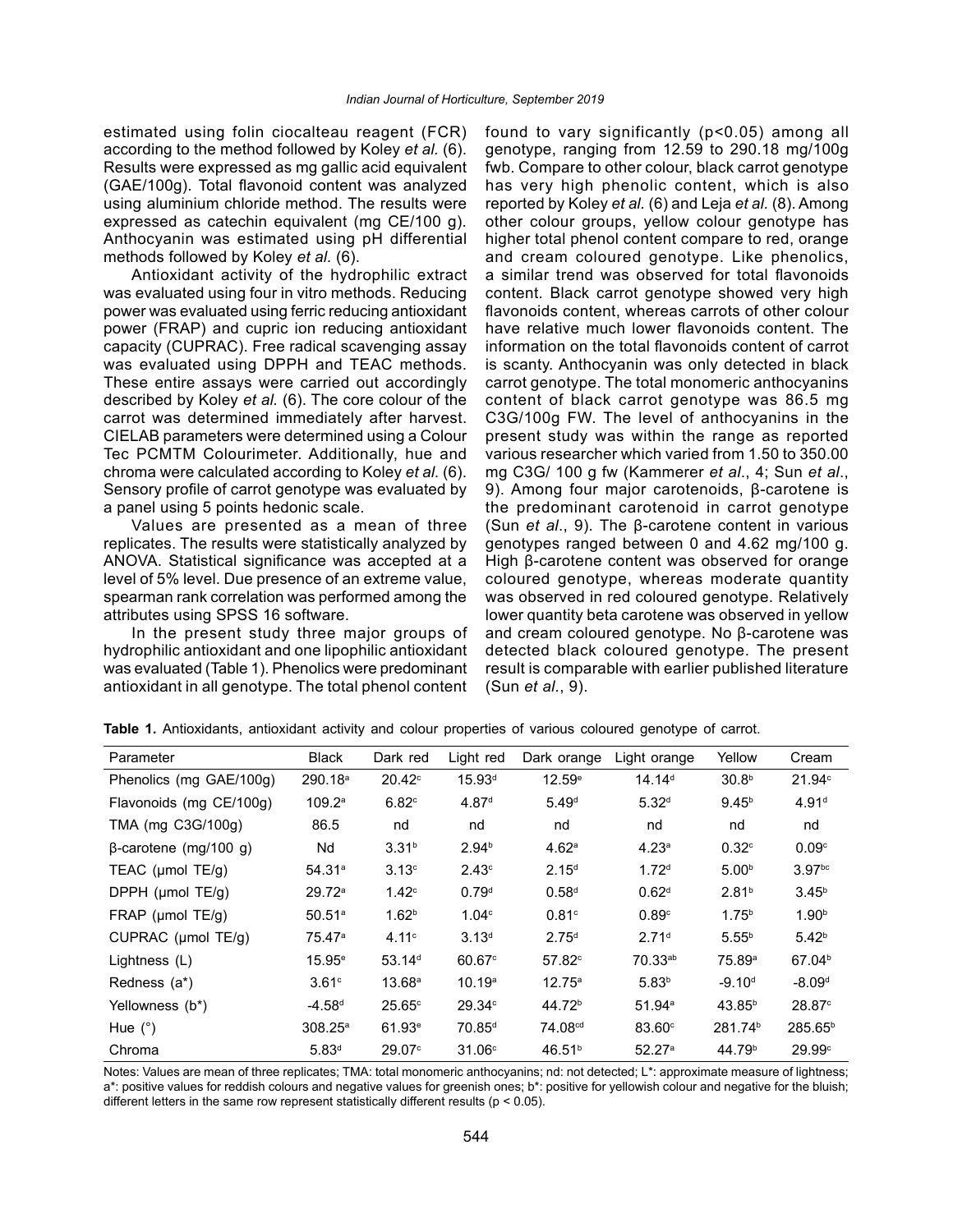In a nutshell, the present study suggests that black coloured genotype have very high hydrophilic antioxidant content. A recent study suggests that black carrot have antidiabetic potential (Karkute *et al.*, 5). Studies on experimental animal also suggest that black carrot can be used as a safe antihyperglycemic nutraceutical as an alternative to synthetic drugs (Koley *et al.*, 7). In addition to this black carrot anthocyanins are acylated with various hydroxycinnamic acid and hydroxybenzoic acid and thus they are stable to various processing and storage condition such as temperature, light and pH changes compare to non-acylated anthocyanins. Thus black carrot can be used as a functional food.

In the present experiment, four in vitro methods of the antioxidant potentiality of carrot were investigated (Table 1). Free radical scavenging assay was evaluated using two methods viz. TEAC and DPPH. In DPPH assay antioxidant activity varies from 0.58 to 29.72, higher value comes from black carrot genotype. A similar trend was observed in case of TEAC assay. It is interesting to observe that the values of TEAC were slightly higher than the DPPH assay. This can be explained by the kinetic nature of the experiment in both assays. Huang *et al.* (3) reported that many antioxidants in particular phenolics that react quickly with peroxyl radicals may react slowly or may even be inert to DPPH. Thus there are chances of presences of antioxidants which react with TEAC but remain inert to DPPH. In addition to this, in the case of TEAC, redox reaction proceeds so rapidly that all reactions are complete within six minutes. However, many phenolics react slowly to DPPH and reaction continued for several hours. Thus fixed end point determination may lead to underestimation of antioxidant potentiality measured through DPPH assay. A similar trend earlier also reported carrot (Sun *et al*., 9). Reducing the capacity of carrot genotype was evaluated using FRAP and CUPRAC assays. In FRAP assay the value of antioxidant activity varies 0.81 to 50.51 µmolTE/g, wither values come from black coloured genotype. Similarly, in CUPRAC assay the value of antioxidant activity varies from 2.75 to 75.47 µmol TE/g. The antioxidant activities of these novel genotypes were similar to the earlier report (Sun *et al*., 9; Koley *et al*., 6). Overall values of in the CUPRAC assay were significantly (p<0.05) higher than FRAP values. High antioxidant activity in CUPRAC may be attributed due to the presence of flavonoids in carrot extract. The antioxidant potency of flavonoids is roughly proportional to the total number of -OH groups and is positively affected by the presence of an o-dihydroxy moiety in the B-ring (Apak *et al.*, 1). Moreover, FRAP is electron transfer (ET) based methods. In ET methods the reactivity depends on the deprotonation and ionization potential of the reactive functional group. In general, ionization potential values decrease with increasing pH, reflecting electron donating capacity with deprotonation. FRAP assay works on a low pH range. Therefore at the acidic condition, the reducing capacity might be restrained due to protonation of antioxidant compounds (Huang *et al*., 3). Thus low antioxidant activity is observed when it measured through FRAP when compared with CUPRAC. Among all the genotype assessed, black coloured genotype has very high antioxidant potentiality. Similar to the present study, many researchers also affirmed the high antioxidant potential of black carrot (Koley *et al*., 6). Very high antioxidant activity of black carrot could due to presence high amount of phenolic compounds and anthocyanins.

Colour is the most important quality parameter both for fresh produce and processed products. It determines the acceptability of produce by the consumer. Among the different existing colour spaces, CIELAB is commonly used and recommended for most industrial applications, particularly for foods, because it uniformly covers the full visible spectrum of the human eye. Although the antioxidant composition of various coloured carrot reported by the various researcher, limited information is available on colour properties. Lightness is varied from 15.95 to 75.89. Lower values are coming from black carrot genotype due to the presence of intense anthocyanin pigments (Table 1). Redness (a\*) varies from -9.10 to 13.68, with higher values coming from red and orange genotype representing the presence of red pigments lycopene and β-carotene in higher quantity. Yellowness (b\*) varies from -4.35 to 51.94, with higher values coming from yellow and orange genotype representing the presence of lutein and alpha-carotene, respectively in higher quantity (Sun *et al*., 9). Both the coordinates a\* and b\* give access to new indices, the hue angle which represent the basic colour of carrot (Koley *et al*., 6). Positive a\* and b\*coordinates of red and orange coloured genotype keeping them in the first quadrant of CIELAB space with hue angle 61.93° to 70.85° and 74.08° to 83.60° for red and orange coloured cultivars, respectively. Positive a\* and negative b\* coordinates keeping black coloured genotype in the fourth quadrant of colour space with a hue angle of 308.25°. Similarly, negative a\* and positive b\* coordinate keeping yellow and cream coloured genotype in the fourth quadrant of colour space with a hue angle 281.74° to 285.65°.

People of Indian subcontinent preferred freshly harvested carrot as salad vegetables. Thus sensory evaluation of fresh carrot is more important. In the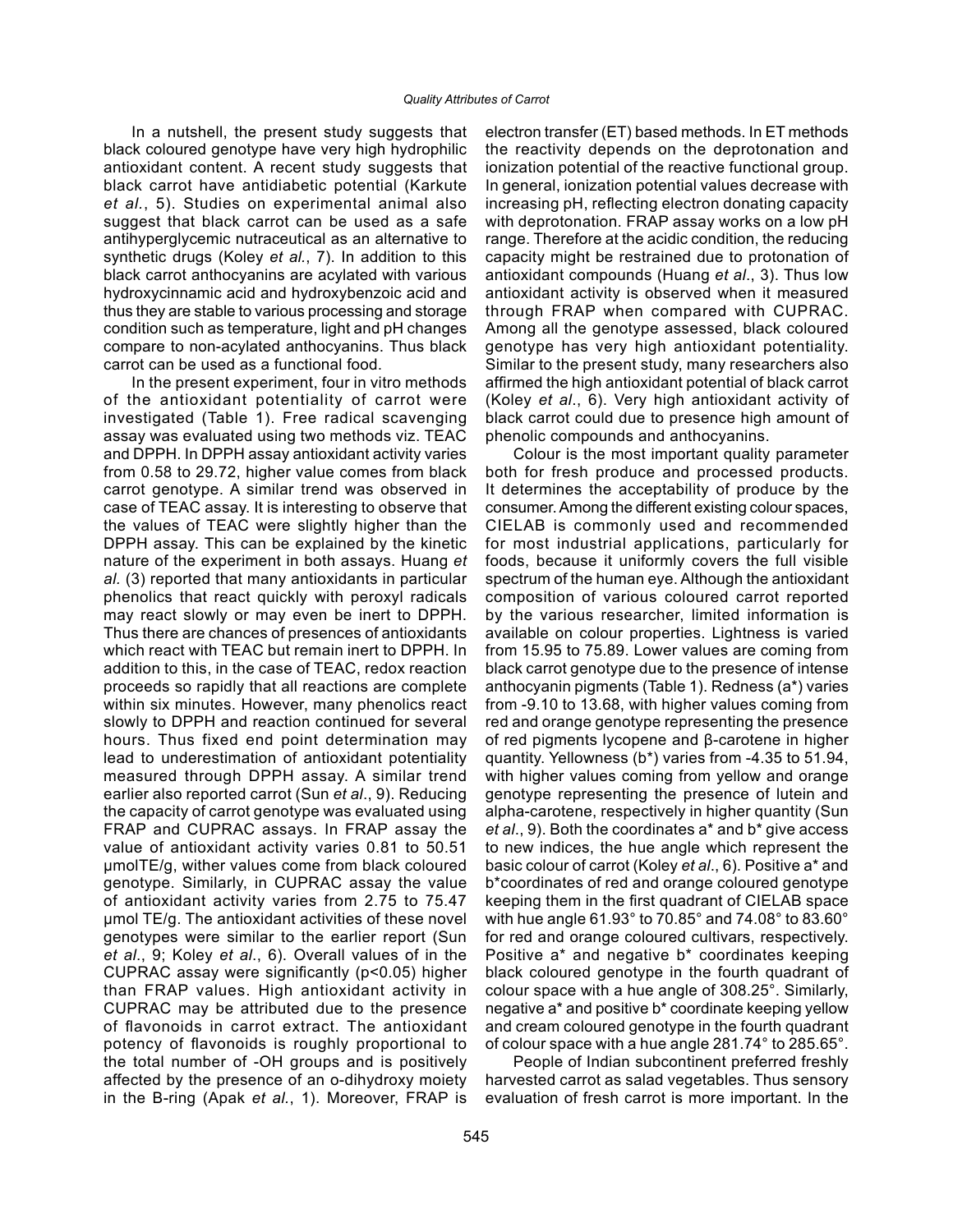

**Fig. 1.** Sensory profile of fresh carrot of different colour.

present study dark red coloured genotype was most preferred for colour (Fig. 1). The order of genotype for colour attributes are as follows: dark red> light red, dark orange, light orange>yellow> black>cream. Likewise, for flavor attribute, the orders of genotype are as follows: yellow>black, dark red, light red>dark orange, light orange> cream. For sweetness, a different trend was observed. The order of the genotypes is as follows: dark red, light red>dark orange, light orange>yellow>black, cream. For crispiness the order of genotype are as follows: black, dark red, light red> yellow>dark orange, light orange>cream. The overall acceptability was highest for the dark red and dark orange genotype. Although both of this genotype has low antioxidant potentiality compare to black coloured genotype, they are still preferred by the consumer. One of the reasons might be due to the market prevalence of these two genotypes. Carrot of other colour rarely observed in the market. Thus consumers are most aware of these two genotypes. Low preference of black carrot might be due to high phenolic content which gives astringent taste to the genotype. Unlike our observation, Surles *et al.* (10) have observed a different trend for the sensory character of carrot genotype. This may be due to the difference in genotype, prevalent climatic condition, soil condition, and consumer preference.

Correlation analysis was performed to understand the possible relationship among antioxidant content, antioxidant activity, colour parameter and sensory profile of carrot genotype (Table 2). Due presence of extreme value, most of the variables not followed normality at a 5% level of significance. Thus Spearman rank correlation was performed. Pairwise correlations between the antioxidant contents (except β-carotene) and antioxidant activity were positive among all the genotype. The total phenolics contents were highly positively (p-value < 0.0001) correlated with FRAP ( $rs = 0.964$ ), CUPRAC ( $rs =$ 0.964), TEAC (rs = 0.964) and DPPH (rs = 0.964).

**Table 2.** Correlation coefficient of antioxidant contents and antioxidant activity.

| Spearman correlation coefficients, $N = 7$ Prob N  r  under<br>$H0$ : Rho = 0 |                       |             |           |               |  |  |  |  |
|-------------------------------------------------------------------------------|-----------------------|-------------|-----------|---------------|--|--|--|--|
|                                                                               | <b>TEAC</b>           | <b>DPPH</b> | FRAP      | <b>CUPRAC</b> |  |  |  |  |
| Total                                                                         | $0.964$ <sup>**</sup> | 0.964"      | $0.964**$ | 0.964"        |  |  |  |  |
| phenolics                                                                     | < 0.0001              | < 0.0001    | < 0.0001  | < 0.0001      |  |  |  |  |
| Total<br>flavonoids                                                           | 0.607                 | 0.429       | 0.429     | 0.607         |  |  |  |  |
|                                                                               | 0.148                 | 0.337       | 0.337     | 0.148         |  |  |  |  |
| Total<br>anthocyanin                                                          | 0.612                 | 0.612       | 0.612     | 0.612         |  |  |  |  |
|                                                                               | 0.144                 | 0.144       | 0.144     | 0.144         |  |  |  |  |
| <b>B-carotene</b>                                                             | $-0.893"$             | $-0.964"$   | $-0.964"$ | $-0.893"$     |  |  |  |  |
|                                                                               | 0.007                 | < 0.0001    | < 0.0001  | 0.007         |  |  |  |  |

The correlation with total flavonoids and anthocyanin were little lower in comparison to total phenolics. The present study suggested that the phenolic is the predominant antioxidant in carrot. A similar trend was observed in Indian carrot (Koley *et al*., 6). The correlation between colour/sensory attribute and antioxidant were not statistically significant (data not presented).

The present study demonstrates the antioxidant potentiality of various colour carrot genotype. A high positive correlation between phenolics and antioxidant activity suggested that phenolics might be predominant antioxidant in carrot. Black coloured genotype had the highest content of hydrophilic antioxidant with highest antioxidant potentiality. However, it had a low preference among the consumer. On the other hand, dark red and dark orange coloured genotypes had low hydrophilic antioxidant, with low antioxidant potentiality.

## **ACKNOWLEDGEMENT**

Authors are thankful to Director, ICAR-IIVR, Varanasi, Uttar Pradesh for facilities.

## **REFERENCES**

- 1. Apak, R., Guclu, K., Ozyurek, M., and Celik, S. E. 2008. Mechanism of antioxidant capacity assays and the CUPRAC (cupric ion reducing antioxidant capacity) assay. *Microchem. Acta*, **160**: 413-19.
- 2. Baranski, R., Maksylewicz-Kaul, A., Nothnagel, T., Cavagnaro, P. F., Simon, P. W., and Grzebelus, D. (2012). Genetic diversity of carrot (*Daucus carota* L.) cultivars revealed by analysis of SSR loci. *Gen. Res. Crop Evol.* **59**: 163-70.